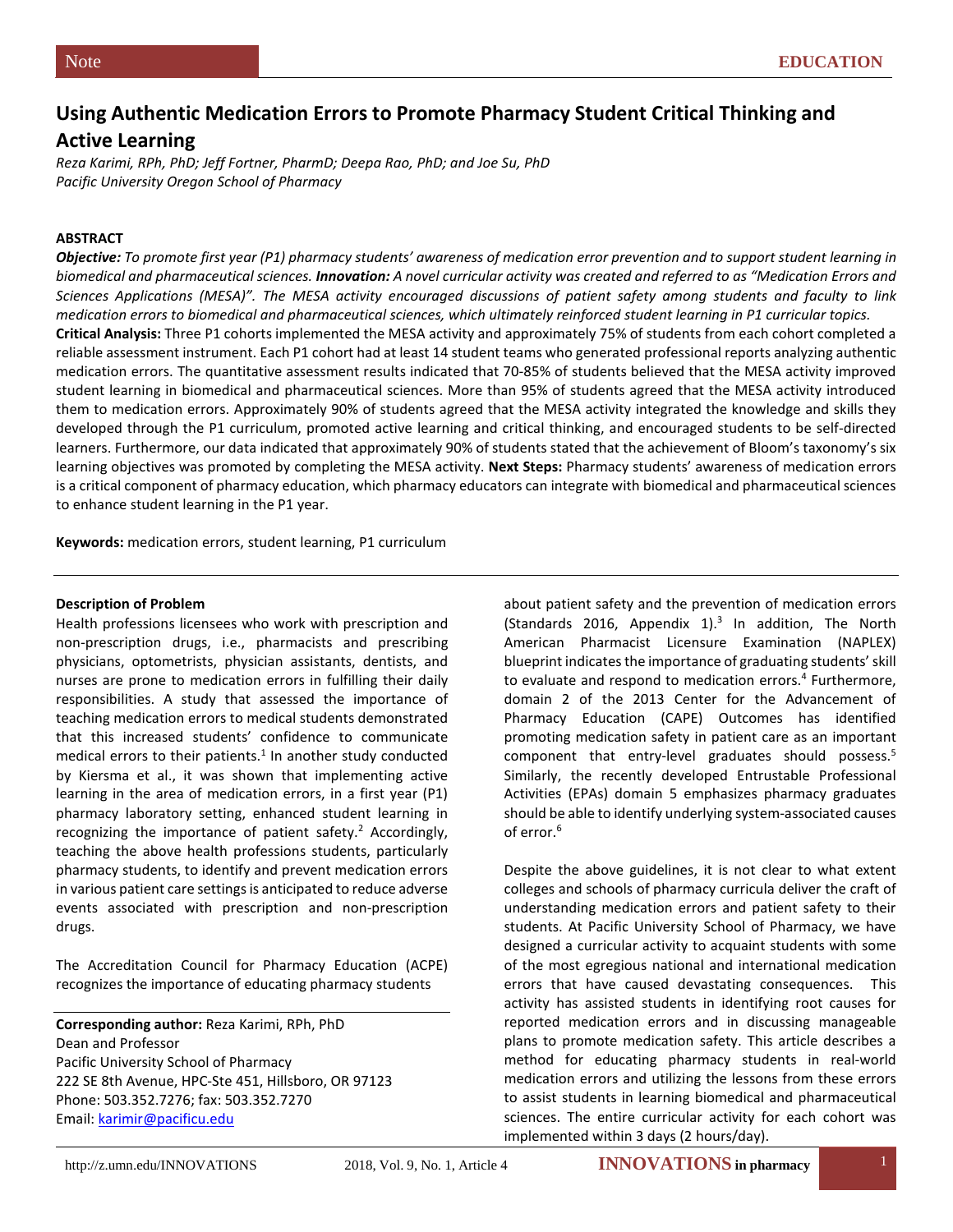#### **Statement of the Innovation**

It is important to introduce pharmacy students to real-world medication errors and the devastating impact errors bring about to patients and their family members or caregivers. Equally, it is imperative to educate students on what steps one must take to mitigate medication errors in different practice settings. We have designed an innovative curricular activity to introduce students to some of the most devastating national and international medication errors. Further, using these errors, we have created an environment to assist students in learning biomedical and pharmaceutical science concepts.

#### **The Educational Innovation**

With ever-increasing access to the media, examples of authentic medication errors are readily available to the public, including pharmacy students. Two major objectives of this study were to: 1) use authentic medication errors to direct student attention to the significant impacts that errors have on patients, patient caregivers, healthcare providers, and the healthcare community at large and 2) employ the first objective to enhance student learning in biomedical and pharmaceutical sciences during the P1 year by promoting critical thinking, active learning, and self-directed learning. To implement both objectives, a team, including two pharmacists and three pharmaceutical sciences faculty, generated a novel learning tool referred to as "Medication Errors and Sciences Applications" (MESA). Student teams were asked to generate a MESA report that included information about a specific and authentic medication error related to a specific drug product that faculty identified on public media (i.e. a total of at least 14 medication errors/cohort). Examples of medication errors that caused devastative effects and were discussed among student teams included colchicine, NaCl, CaCl, arginine, epinephrine, prednisone, heparin, synthroid, Biodyl (a veterinary case), and the well-known outbreak of meningitis caused by contaminated steroid injections. Three P1 cohorts (classes of 2015, 2016, and 2018), (approximately 95 students/cohort), implemented the MESA activity. We built at least 14 student teams (6-7 students/team) per cohort. Student teams from cohorts 1 (class of 2015) and cohort 2 (class of 2016) were asked to generate a 2-3 page MESA report and PowerPoint presentations over at least two 2-hour in-class sessions. Cohort 3 (class of 2018) had 16 student teams. Eight student teams were asked to generate a 2-3 page MESA report and the other eight student teams were asked to generate their reports in the form of PowerPoint presentations over at least two 2-hour in-class sessions. All three cohorts were required to follow a consistent 3-day step-by-step process to generate their reports. This process included day 1: assembling a student team, reviewing a given authentic medication error, discussing the medication error and following instructions given in Table 1 to draft a MESA report with a reference list; day 2: bridging their medication error with biomedical and pharmaceutical sciences, completing all the required assignments indicated in Table 1 and finalizing the MESA

report and/or PowerPoint presentations; and day 3: presenting a 15-minute presentation and discussing their findings from the medication error with their peers and faculty. Based on faculty discussion with students, we realized that some student teams encountered difficulty in bridging a medication error with certain subject areas. For instance, two teams found it difficult to connect a high dose of CaCl to medicinal chemistry. As a result, it is prudent to identify medication errors that can readily be linked to pharmaceutical and biomedical sciences. For each cohort presentation, we provided 1.5 hours of Oregon Board of Pharmacy approved Continuing Education (CE) in medication safety. During the presentation day, a small number of faculty, beyond the MESA instructors, attended student presentations to receive CE credits. After completion of all presentations, MESA instructors emphasized the importance of patient safety to all teams and provided feedback to improve students' presentation skills.

Table 1 summarizes a series of questions that student teams were required to address in order to implement their MESA activity and generate their reports. Student teams were asked to integrate biochemistry, medicinal chemistry, pharmacology, pharmacokinetics, pharmaceutics, and drug information topics to the selected drug product and its medication error. In addition, student teams were asked to write at least two take home messages ("Essential Keys"). An essential key was an important pharmaceutical, biomedical, clinical science, or pharmacy related concept specifically tailored to the medication error. Each P1 student was asked to recognize, know, answer, and discuss upon presentation a particular essential key. A few essential keys that were provided by the student teams include: the importance of patient counseling and patient education, review of medication history, being mindful of drugs that sound/look alike, following the United States Pharmacopeia (USP) guidelines when preparing a sterile solution, establishing clear process and communication to mitigate and report medication errors, and educating pharmacists' staff of potential medication errors that may occur at their pharmacy sites. Student teams were encouraged to access reliable resources, such as package inserts, our online library, textbooks, the Institute for Safe Medication Practices (ISMP), and lecture notes to complete their MESA reports.

### **Critical Analysis**

In order to assess the effectiveness of each MESA activity and identify areas for improvement, a survey tool was implemented with questions generated based on past published survey questions.7 Each survey question was explained in the survey instrument to make sure that we gathered accurate and reliable information. For instance, active learning was defined as "an active learning process where the student utilizes and refers to his/her own knowledge to answer a question and also actively seeks and explores other resources to gather relevant information to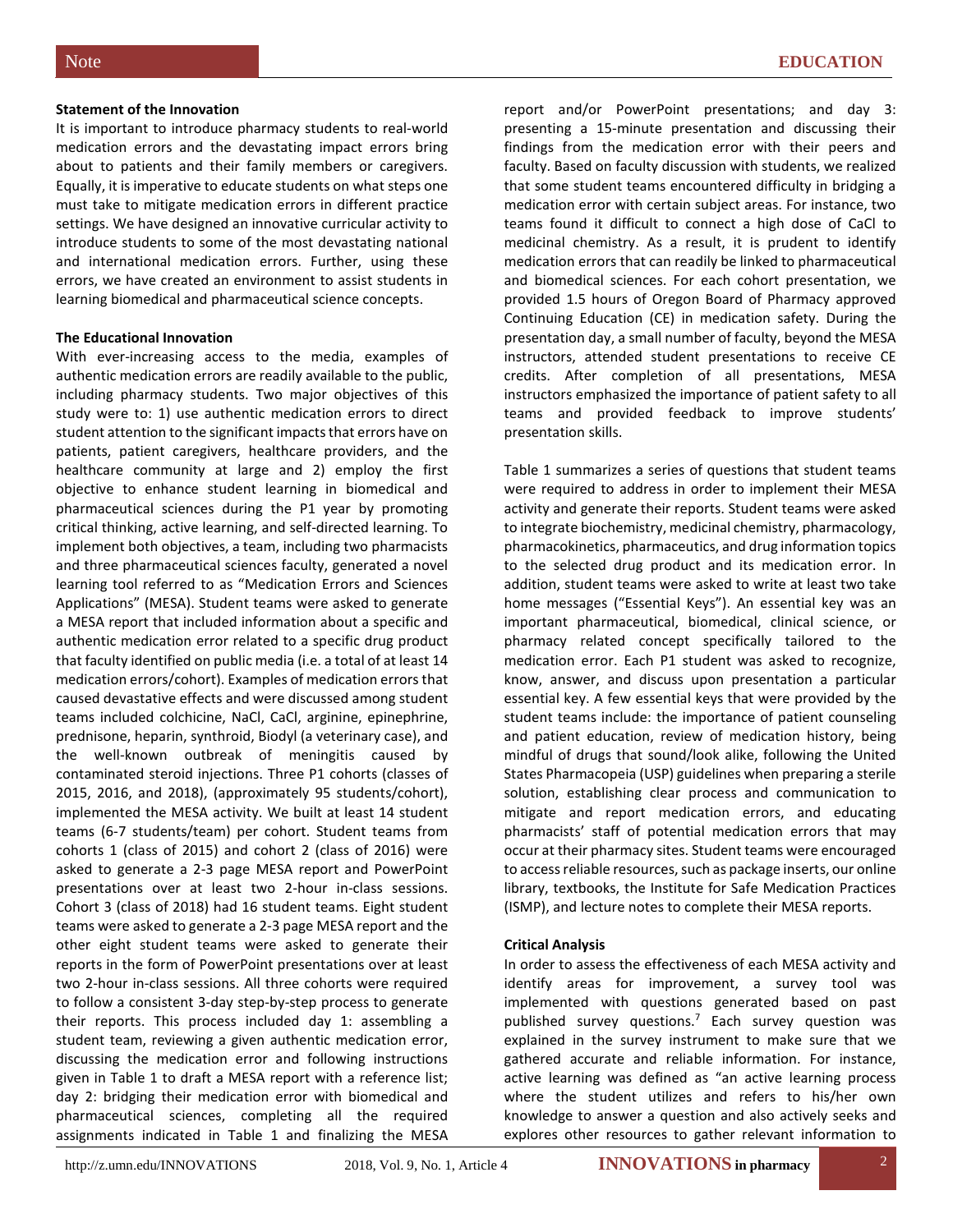improve or find a better answer".<sup>7</sup> Similarly, critical-thinking skills were defined as "the intellectual skills to critically interpret and evaluate a concept or a problem in order to synthesize or find an accurate answer to a question".<sup>7</sup> Despite the fact that the completion of the surveys was not mandatory, approximately 220 students (≈75% of each cohort) completed the surveys.

Approximately, 70% of students agreed that the MESA activity assisted them in increasing their knowledge base in medicinal chemistry, biochemistry, and pharmaceutics. Higher agreements (75-85%) are seen with pharmacokinetics, pharmacology, drug information, literature searches, and professional presentations. These data were gathered from two P1 cohorts. Table 2 indicates student perceptions of the effectiveness of the MESA activity in assisting students in promoting their knowledge or skills. These data were gathered from the above three P1 cohorts. The MESA activity was also designed to promote teamwork. Our assessment data indicated that a large number of students believed the MESA activity improved their teamwork dynamic, and that patient education and generation of a medication safety plan could reduce medication errors. In addition, our data indicated that the MESA activity promoted student critical thinking, active learning, and self-directed learning. Furthermore, all three classes believed that the MESA activity was an innovative learning tool and that it assisted them in applying integrative pharmaceutical sciences to patient care. When we used Fink's taxonomy,<sup>8</sup> similarly, a significant number of students believed the MESA activity fostered caring (Table 2).

We were interested in knowing whether the MESA activity incorporated various levels of learning as indicated in Bloom's taxonomy. Bloom's taxonomy is comprised of six learning objectives of increasing complexity, which are Knowledge, Comprehension, Application, Analysis, Synthesis, and Evaluation.9&10 In order to gather accurate data, we directly incorporated descriptions of Bloom's taxonomy into our survey instrument. As Table 3 indicates, all learning levels were highly rated, with the lowest rating (88.7% ± 3.92) in Evaluation and the highest in Analysis and Application domains (94.6% ± 1.55).

In the same survey instruments, all three cohorts were asked to identify the most significant learning experience from the entire MESA project. The qualitative data indicated that the awareness of medication errors alone or a combination of awareness and prevention of medication errors were highly selected by all three cohorts. A small percentage of students indicated teamwork, presentations, and integration of different biomedical and pharmaceutical sciences as the most significant learning experience that they gained from the MESA activity.

### **Key Findings**

The MESA activity is built with multifaceted themes to integrate biomedical and pharmaceutical sciences and connect them to medication errors to promote student learning in the P1 curriculum. Our survey results indicated that the MESA activity produced the following outcomes:

- 1. Reinforcement of knowledge delivered in the P1 curriculum (Table 2). The integration of medication errors to biomedical and pharmaceutical sciences, and presenting their MESA report, promoted and reinforced student learning in P1 curricular topics.
- 2. An increased awareness of medication errors and patient education in reducing medication errors (Table 2). We hypothesized that this innovative activity helped students to care and appreciate their role in promoting medication safety and preventing medication errors. Our hypothesis was confirmed when we reviewed the submitted qualitative "Essential Key" from each team. Additionally, the use of Fink's taxonomy assisted us in confirming the above hypothesis by assessing students' engagement and excitement.
- 3. Utilization of critical thinking, active learning, and self-directed learning (Table 2). Questions presented in Table 1 encouraged students to critically review and evaluate the medication errors and collaborate with each other to actively engage in addressing problems and finding answers to the questions. This process encouraged students to be self-directed learners by using their knowledge and resources from the P1 curriculum.

### **Next Steps**

Pharmacy students' awareness of medication errors and error prevention is a critical component of pharmacy education and patient care. A structured activity to review authentic medication error cases assists students in becoming aware of the impact patient safety has not only on patients, but also on healthcare providers and the healthcare system at large. Linking medication errors to biomedical and pharmaceutical sciences not only promotes, but also reinforces student learning in P1 curricular topics. Further, sharing this knowledge among peers improves student presentation skills. We have expanded the MESA activity to exclusively link medication errors to pharmaceutics and the craft of compounding, and our preliminary results indicate a positive student learning outcome. We encourage pharmacy faculty to consider generating innovative curricular activities to draw student attention to medication errors and increase student learning in the prevention of medication errors.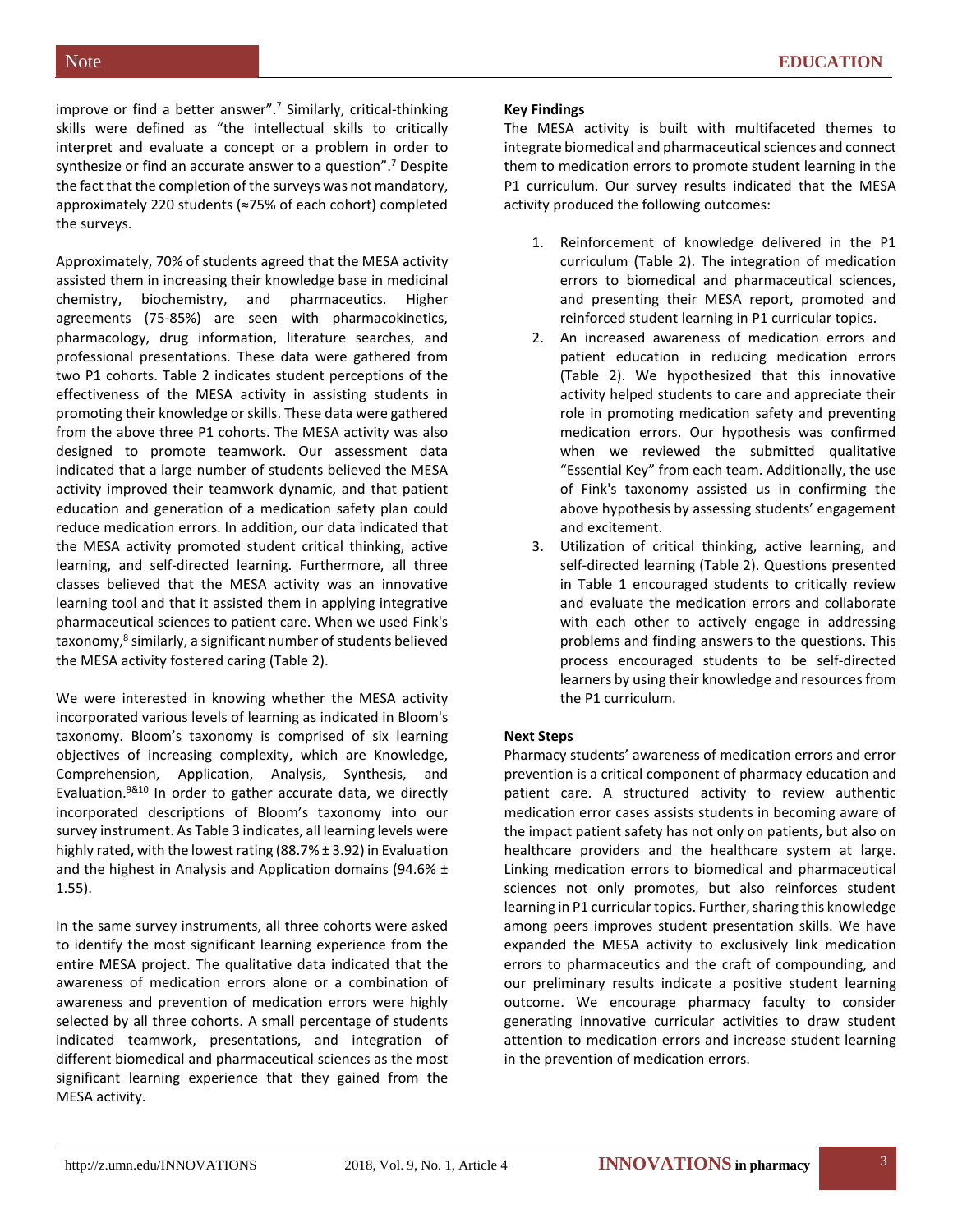#### **Acknowledgments**

We sincerely appreciate Pacific University School of Pharmacy P1 students from Classes of 2015, 2016, and 2018 who diligently participated in this project. In addition, we extend our earnest appreciation to our colleagues Drs. Amber Buhler and Brigg Turner who provided valuable comments about this study, and Drs. Kristen Malabanan and Aleksandar Todorovic who facilitated the implementation of this project for the class of 2016 cohort.

**Conflicts of Interest:** We declare no conflicts of interest or financial interests. The Pacific University Institutional Review Board (IRB) has reviewed the work described in this study and it was given exemption status.

**Treatment of Human Subjects:** IRB exemption granted

#### **References**

- 1. Halbach JL, Sullivan LL. Teaching medical students about medical errors and patient safety: evaluation of a required curriculum. *Acad Med* 2005;80:600-606.
- 2. Kiersma ME, Darbishire, PL, Plake, KS, Oswald C, Walters BM. Laboratory Session to Improve First-year Pharmacy Students' Knowledge and Confidence Concerning the Prevention of Medication Errors. *Am J Pharm Educ*. 2009;73(6): Article 99.
- 3. Accreditation Council for Pharmacy Education. Accreditation standards and guidelines for the professional program in pharmacy leading to the doctor of pharmacy degree, Appendix 1. [https://www.acpe](https://www.acpe-accredit.org/pdf/Standards2016FINAL.pdf)[accredit.org/pdf/Standards2016FINAL.pdf](https://www.acpe-accredit.org/pdf/Standards2016FINAL.pdf) Published 2016. Accessed June, 2017.
- 4. North American Pharmacist Licensure Examination. [https://nabp.pharmacy/wp](https://nabp.pharmacy/wp-content/uploads/2017/09/NAPLEX-MPJE-Bulletin-August-2017.pdf)[content/uploads/2017/09/NAPLEX-MPJE-Bulletin-](https://nabp.pharmacy/wp-content/uploads/2017/09/NAPLEX-MPJE-Bulletin-August-2017.pdf)[August-2017.pdf,](https://nabp.pharmacy/wp-content/uploads/2017/09/NAPLEX-MPJE-Bulletin-August-2017.pdf) Accessed December 3, 2017.
- 5. Medina MS, Plaza CM, Stowe CD, et al. Center for the Advancement of Pharmacy Education 2013 educational outcomes. *Am J Pharm Educ.* 2013;77(8): Article162.
- 6. Haines ST, Pittenger AL, Stolte SK, et al. Core Entrustable Professional Activities for New Pharmacy Graduates. *Am J Pharm Educ*. 2017;81(1): Article S2.
- 7. Karimi R, Elbarbry F, and Fortner J. Integrative student learning: an effective team learning approach in a learner-centered paradigm. *Inov Pharm*. 2011;2(4):Article 57.
- 8. Fink LD. Creating Significant Learning Experiences. An Integrated Approach to Designing College Courses. San Francisco, CA: Jossey-Bass; 2003.
- 9. Bloom B. Taxonomy of educational objectives. The classification of educational goals, Handbook I Cognitive Domain. New York, NY: David McKay Company, Inc;1956.
- 10. Driscoll A and Wood S. Developing Outcomes-Based Assessment for Learner-Centered Education: A Faculty Introduction. Sterling, VA: Stylus Publishing, LLC;2007.